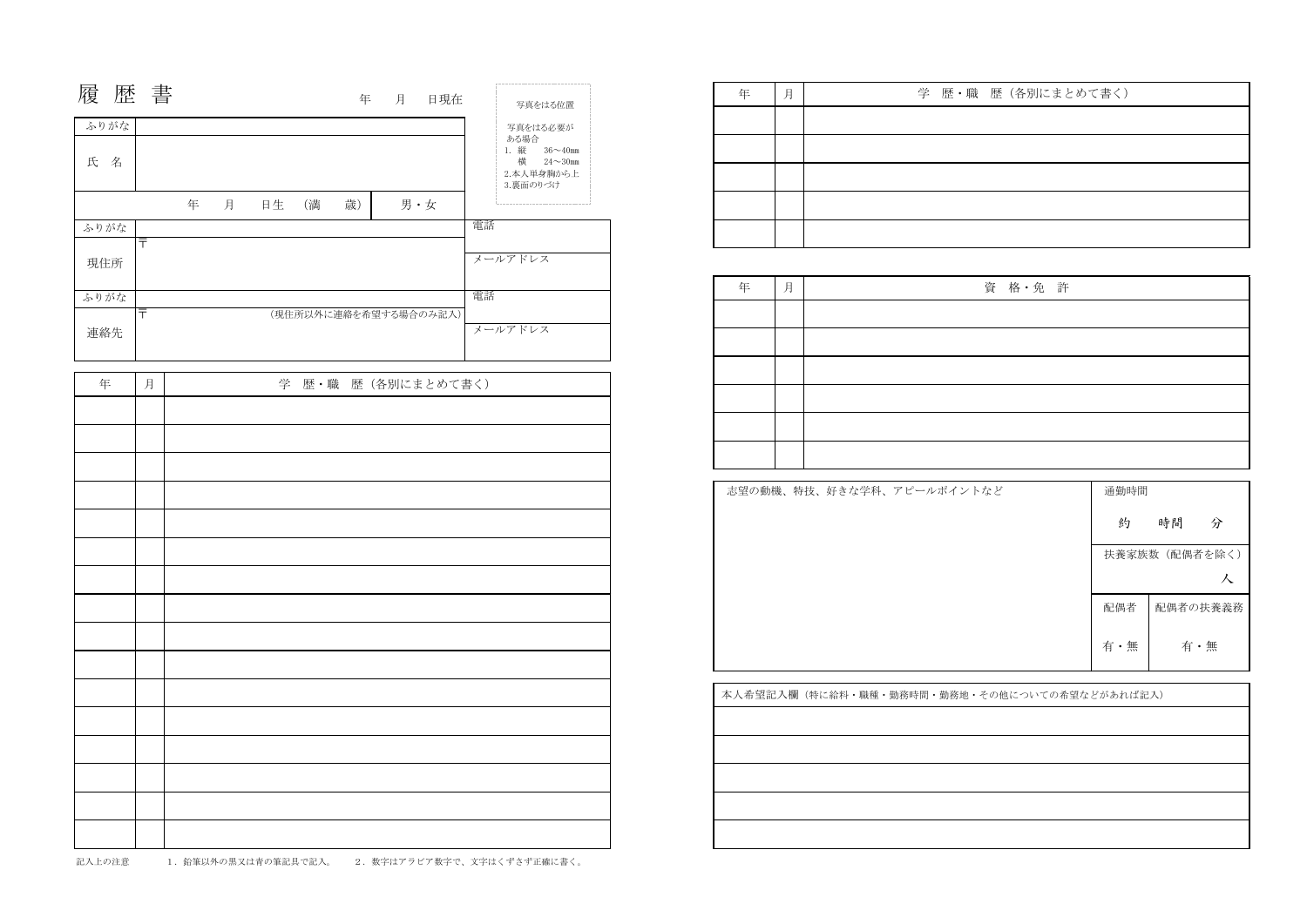| 年<br>(Year) |                   | 学歴・職                      |
|-------------|-------------------|---------------------------|
|             | (M <sub>O</sub> ) | Academic records, work ex |
|             |                   |                           |
|             |                   |                           |
|             |                   |                           |
|             |                   |                           |
|             |                   |                           |
|             |                   |                           |
|             |                   |                           |
|             |                   |                           |
|             |                   |                           |
|             |                   |                           |
|             |                   |                           |

1. Use a black or blue pen. 2. Figures have to be written in arabic numeral. 1. 鉛筆以外の黒又は青の筆記具で記入。 2. 数字はアラビア数字で、文字はくずさず正確に書く。

| 月<br>(Mo. )<br>License, | 年<br>(Year) |
|-------------------------|-------------|
|                         |             |
|                         |             |
|                         |             |
|                         |             |
|                         |             |
|                         |             |
|                         |             |
|                         |             |

| 志望の動機、特技、好きな学科、アピールポイントなど                                                                       |                        | 通勤時間(Commuting time)                          |
|-------------------------------------------------------------------------------------------------|------------------------|-----------------------------------------------|
| (Objective of application, special skills, interests, favorite<br>subjects, strong points etc.) | 約<br>About             | 時間<br>分<br>minute<br>hour,                    |
|                                                                                                 | 扶養豕族数                  | (配偶者を除                                        |
|                                                                                                 |                        |                                               |
|                                                                                                 | 配偶者<br>(Have a spouse) | 配偶者の扶養義務<br>(Have duty of spouse)<br>support) |
|                                                                                                 | 有・無<br>Yes/No          | 有・無<br>Yes/No                                 |
|                                                                                                 |                        |                                               |
| 太大希望記入欄(焼に給料・職種・勤務時間・勤務地・その他についての希望たどがあれげ記入)                                                    |                        |                                               |

| 年      | 月<br>(Mo.) | 学 歴・職 歴 (各別にまとめて書く)                                              |
|--------|------------|------------------------------------------------------------------|
| (Year) |            | Academic records, work experiences (Write collectively for each) |
|        |            |                                                                  |
|        |            |                                                                  |
|        |            |                                                                  |
|        |            |                                                                  |
|        |            |                                                                  |
|        |            |                                                                  |
|        |            |                                                                  |
|        |            |                                                                  |
|        |            |                                                                  |
|        |            |                                                                  |
|        |            |                                                                  |
|        |            |                                                                  |
|        |            |                                                                  |
|        |            |                                                                  |
|        |            |                                                                  |
|        |            |                                                                  |

| 歴<br>(Resume)<br>ふりがな        | 書<br>年<br>日現在<br>月<br>As of<br>Month<br>Day<br>vear<br>(Hiragana pronunciation)                                        | 写真をはる位置<br>写真をはる必要が<br>ある場合<br>$36 \sim 40$ mm<br>樯<br>$24 \sim 30$ mm<br>2.本人単身胸から上<br>3. 事面のりづけ |
|------------------------------|------------------------------------------------------------------------------------------------------------------------|---------------------------------------------------------------------------------------------------|
| 氏 名<br>(Name)                | ∓<br>日仕<br>尿人                                                                                                          | Portrait<br>$36 \sim 40$ mm long,<br>$24 \sim 30$ mm wide.<br>Bust shot,<br>Write your name on    |
| Birthday:                    | (何<br>廾<br>男·女<br>Year<br>Month<br>Day<br>(age<br>(Male/Female)                                                        |                                                                                                   |
| ふりがな                         | (Hiragana pronunciation)                                                                                               | 電話(TEL)                                                                                           |
| 現住所<br>(Current<br>address)  | 〒                                                                                                                      | メールアドレス(E-mail)                                                                                   |
| ふりがな                         | (Hiragana pronunciation)                                                                                               | 電話(TEL)                                                                                           |
| 連絡先<br>(Contact)<br>address) | $\overline{\top}$<br>(現住所以外に連絡を希望する場合のみ記入)<br>(In the case you want a contact which is different from current address) | メールアドレス(E-mail)                                                                                   |

| 学 歴・職 歴(各別にまとめて書く)                                               |
|------------------------------------------------------------------|
| Academic records, work experiences (Write collectively for each) |
|                                                                  |
|                                                                  |
|                                                                  |
|                                                                  |
|                                                                  |
|                                                                  |
|                                                                  |
|                                                                  |
|                                                                  |
|                                                                  |
|                                                                  |
|                                                                  |

| 資 格・免 許<br>License, certificate, credentials |  |  |
|----------------------------------------------|--|--|
|                                              |  |  |
|                                              |  |  |
|                                              |  |  |
|                                              |  |  |
|                                              |  |  |
|                                              |  |  |

| 本人希望記入欄(特に給料・職種・勤務時間・勤務地・その他についての希望などがあれば記入)                                                              |
|-----------------------------------------------------------------------------------------------------------|
| (Desirable employment conditions, such as salary, role, working hours, location and other<br>preferences) |
|                                                                                                           |
|                                                                                                           |
|                                                                                                           |
|                                                                                                           |
|                                                                                                           |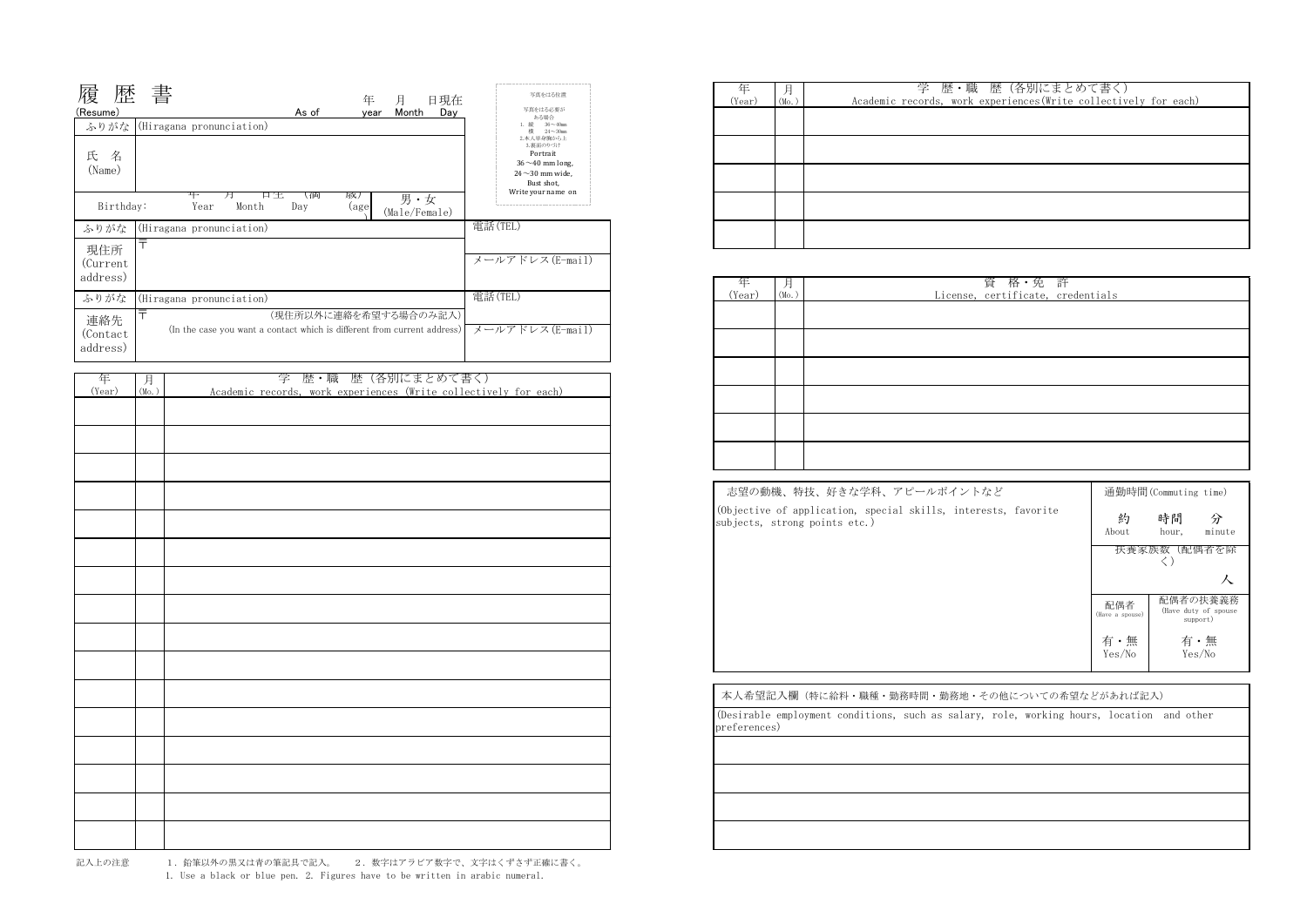| 年 | 月 | 学 歴 • 職 |
|---|---|---------|
|   |   |         |
|   |   |         |
|   |   |         |
|   |   |         |
|   |   |         |

|  | 学 歴·職 歴 (各別にまとめて書く) |  |
|--|---------------------|--|
|  |                     |  |
|  |                     |  |
|  |                     |  |
|  |                     |  |
|  |                     |  |

| 資格·免許                                                                                           | 日本の自動車免許を<br>持っていれば、この                                                                          |  |  |  |  |  |
|-------------------------------------------------------------------------------------------------|-------------------------------------------------------------------------------------------------|--|--|--|--|--|
| 重免許 取得                                                                                          | ように記入する                                                                                         |  |  |  |  |  |
| (JLPT) N2 合格                                                                                    | 自分の日本語のレベルを証明<br><u>するものがあれば記入する</u>                                                            |  |  |  |  |  |
| ト750点取得                                                                                         | 持っている資格で仕事<br>に役に立ちそうな内容<br>は積極的に記入する                                                           |  |  |  |  |  |
| 用」と記入する                                                                                         | ●通勤時間は、自宅から会社に着くまでの最速<br>時間で、5分単位で記入する<br>●基本は公共交通機関を利用する時間だが、自<br><u>家用車が認められた会社の場合、「自家用車使</u> |  |  |  |  |  |
| ポイントなど                                                                                          | 通勤時間 (自家用車使用)                                                                                   |  |  |  |  |  |
| 。明るい性格で、接客<br>望いたしました。 趣味                                                                       | 時間 45分<br>約                                                                                     |  |  |  |  |  |
| ているサブバ団体「○<br>語能力試験N1合格を                                                                        | 扶養家族数 (配偶者を除く)<br>0人                                                                            |  |  |  |  |  |
| ●扶養家族数に自分自身は含め<br>ない<br>●夫婦共働きで、子どもが配偶<br>者の扶養に入っている場合、子                                        | 配偶者<br>配偶者の扶養義務                                                                                 |  |  |  |  |  |
| どもは扶養家族数に含めない<br><b>●年齢が75歳以上の人の場合</b><br>は、扶養家族数に含めない                                          | 有·(無)<br>(有)・無                                                                                  |  |  |  |  |  |
| 配偶者(夫または<br><del>妻)がいれば有に〇</del><br>勤務地・その他につい <mark>ての布望などかあれば</mark> 記入) <mark>場合、扶養義務</mark> | 配偶者の年収が<br>130万円以上の<br>は無にO                                                                     |  |  |  |  |  |
| ●応募する求人に勤務地が複数ある<br><u>場合などは、希望する勤務地を記入</u><br>する<br>●特に希望がない場合は「貴社の規<br>定に従います」と記入する           |                                                                                                 |  |  |  |  |  |

| 履      | 郵送または持参す <br><mark>氏名は、在留カードと</mark><br>る当日の日付<br>同じ順番で記入する<br>歴 書<br>(通称名でもOK)<br>2020年 5月 1日現在 | ▶ ● 写真は3か月<br>以内になるべ<br>くフォーマル<br>写真をはる位置<br>で撮ったもの                                     |
|--------|--------------------------------------------------------------------------------------------------|-----------------------------------------------------------------------------------------|
| ふりがな   | てぃあ ようこ<br>こくさい                                                                                  | ●写真の裏面<br>写真をはる必要が<br>に氏名を書く                                                            |
| 氏<br>名 | 歳は日本式の数 <br>Kokusai Tia Yoko<br>え方(生まれた<br>ときはO歳)                                                | ある場合<br>1. 縦<br>$36 \sim 40$ mm<br>構<br>$24\sim30$ mm<br>2.本人単身胸から上<br><u>3.裏面の</u> りづけ |
|        | 男· 闵<br>(満 3 1 歳)<br>1988年10月1日生                                                                 | どちらかに<br>○をつける                                                                          |
| ふりがな   | とちぎけん うつのみやし ほんちょう                                                                               | 電話<br>$028 - 621 - 0777$                                                                |
| 現住所    | $\overline{7}$ 3 2 0 - 0 0 3 3<br>栃木県宇都宮市本町9-14                                                  | メールアドレス<br>tia@tia21.or.jp                                                              |
| ふりがな   |                                                                                                  | 電話                                                                                      |
| 連絡先    | $\overline{\tau}$<br>(現住所以外に連絡を希望する場合のみ記入)<br>連絡先が現住所を同じなら<br>同<br>上<br><u>「同上」と記入する</u>         | メールアドレス                                                                                 |

## ①基本的に黒のボールペンで記入する ②書き間違えたら書き直す ③年は西暦でOK ④すべての項目に記入する

| 年         | 月              | 資<br>格・免許                                                                              | 日本の自動車免許を                                     |
|-----------|----------------|----------------------------------------------------------------------------------------|-----------------------------------------------|
| 2016      | $\overline{2}$ | 普通自動車第一種免許 取得                                                                          | <mark> 持っていれば、この</mark><br>ように記入する            |
| 2016      | 10             | 日本語能力試験 (JLPT) N2 合格                                                                   | 自分の日本語のレベルを証明<br>するものがあれば記入する                 |
| 2017      | 3              | TOEIC公開テスト750点取得                                                                       | 持っている資格で仕事<br>に役に立ちそうな内容                      |
|           |                |                                                                                        | は積極的に記入する                                     |
|           |                |                                                                                        | ●通勤時間は、自宅から会社に着くまでの最<br>時間で、5分単位で記入する         |
|           |                | 用」と記入する                                                                                | ●基本は公共交通機関を利用する時間だが、<br>家用車が認められた会社の場合、「自家用車例 |
|           |                | 志望の動機、特技、好きな学科、アピールポイントなど                                                              | 通勤時間 (自家用車使用)                                 |
|           |                | ブラジル人(日系三世)です。明るい性格で、接客<br>する仕事が好きなので貴社を志望いたしました。趣味                                    | 時間 45分<br>約                                   |
|           |                | はテニスです。○○市で活動しているサンバ団体「○<br>○○」に所属しています。日本語能力試験N1合格を                                   | 扶養家族数 (配偶者を除く)                                |
|           |                | 目指して勉強中です。<br>●扶養家族数に自分自身は含め                                                           | 0 <sub>A</sub>                                |
|           |                | ない<br>●人柄が分かり、面接担当<br>●夫婦共働きで、子どもが配偶<br>者と話が弾むような趣味や<br>者の扶養に入っている場合、子<br>特技を持っている場合は記 | 配偶者<br>配偶者の扶養義務                               |
| 容であればなおよい |                | どもは扶養家族数に含めない<br>入する●仕事に役に立つ内<br>●年齢が75歳以上の人の場合<br>は、扶養家族数に含めない                        | (有)・無<br>有 •(無)                               |
|           |                | 配偶者(夫または<br>妻)がいれば有にO                                                                  | 配偶者の年収が<br>130万円以上の                           |
|           |                | 本人希望記入欄(特に給料・職種・勤務時間・勤務地・その他につい <mark>ての希望などかあれば</mark> 記入) <mark>場合、扶養義務</mark>       | は無にO                                          |
|           |                | 貴社の規定に従います。                                                                            |                                               |
|           |                | ●応募する求人に勤務地が複数ある                                                                       |                                               |
|           |                | 場合などは、希望する勤務地を記入<br>する                                                                 |                                               |
|           |                | ●特に希望がない場合は「貴社の規<br>定に従います」と記入する                                                       |                                               |

|      |    |                                    |                                                                                             |                   | 2017       |           |                              | TOEIC公開テスト750点取得                                                  |               | 持っている資格で仕事                           |                                              |
|------|----|------------------------------------|---------------------------------------------------------------------------------------------|-------------------|------------|-----------|------------------------------|-------------------------------------------------------------------|---------------|--------------------------------------|----------------------------------------------|
| 年    | 月  | 学歴・職                               | 歴(各別にまとめて書く)                                                                                |                   |            |           |                              |                                                                   |               | <mark>に役に立ちそうな内容</mark><br>は積極的に記入する |                                              |
|      |    | 学歴                                 |                                                                                             |                   |            |           |                              |                                                                   |               |                                      | ●通勤時間は、自宅から会社に着くまでの最                         |
| 2006 | 12 | サンパウロ高等学校卒業                        | ●学歴は、義務教育の記載は省いてもよい                                                                         |                   |            |           |                              |                                                                   | 時間で、5分単位で記入する |                                      | ●基本は公共交通機関を利用する時間だが、<br>家用車が認められた会社の場合、「自家用車 |
| 2007 | 3  | サンパウロ大学経済学部経済学科入学                  | │●一般的に最終学歴のひとつ前から(例え<br>ば、大卒だったら高校卒業から)記入する<br>●高等学校、専門学校、短期大学、高等専                          |                   |            |           |                              |                                                                   | 用」と記入する       |                                      |                                              |
|      |    | マーケティング理論専攻                        | 門学校、大学などは、入学年次と卒業年次<br>を併記するとともに、学部、学科(専攻)                                                  |                   |            |           | 志望の動機、特技、好きな学科、アピールポイントなど    |                                                                   |               |                                      | 通勤時間 (自家用車使用)                                |
| 2011 | 12 | サンパウロ大学経済学部経済学科卒業                  | まで記入する<br>●中退や休学した場合は簡潔に理由を記入<br>しておく                                                       |                   |            |           |                              | ブラジル人(日系三世)です。明るい性格で、接客<br>する仕事が好きなので貴社を志望いたしました。趣味               |               | 約                                    | 時間 45分                                       |
|      |    |                                    |                                                                                             |                   |            |           |                              | はテニスです。○○市で活動しているサンバ団体「○<br>○○」に所属しています。日本語能力試験N1合格を              |               |                                      | 扶養家族数 (配偶者を除く)                               |
|      |    | 職歴                                 |                                                                                             |                   | 目指して勉強中です。 |           |                              | ●扶養家族数に自分自身は含め                                                    |               |                                      | 0 <sup>2</sup>                               |
| 2012 |    | 株式会社サンパウロ銀行 入社                     | 会社名は正式名称を<br> 記入する                                                                          |                   |            |           | ●人柄が分かり、面接担当<br>者と話が弾むような趣味や | ●夫婦共働きで、子どもが配偶<br>者の扶養に入っている場合、子                                  |               | 配偶者                                  | 配偶者の扶養義務                                     |
|      |    | 融資担当                               | どのような仕事を担当してた<br>のかを記入する                                                                    |                   |            | 容であればなおよい | 特技を持っている場合は記<br>入する●仕事に役に立つ内 | どもは扶養家族数に含めない<br>●年齢が75歳以上の人の場合                                   |               | (有・無                                 | 有 •(無)                                       |
| 2015 | 6  | 一身上の都合により退職(契約期間満了につき退職、会社都合により退職) |                                                                                             |                   |            |           |                              | は、扶養家族数に含めない                                                      | 配偶者(夫または      |                                      | 配偶者の年収が                                      |
| 2015 | 10 | ○○株式会社入社                           | 自分の都合で辞めた場合は「一身上の都合により退<br>職」、派遣社員が契約期間満了で辞めた場合は「契<br><mark> 約期間満了につき退職」、リストラや倒産によって</mark> |                   |            |           |                              | 本人希望記入欄(特に給料・職種・勤務時間・勤務地・その他についての希望などかあれば記入) <mark>場合、扶養義務</mark> | ま) がいれば有にO    |                                      | 130万円以上の<br>は無にO                             |
|      |    | 製造ライン 組立・検査業務                      | おめた場合は「会社都合により退職」と記入する                                                                      |                   |            |           | 貴社の規定に従います。                  |                                                                   |               |                                      |                                              |
| 2017 | 12 | 結婚に伴い退職                            | ●結婚を理由に会社を辞めた場合は                                                                            |                   |            |           |                              | ●応募する求人に勤務地が複数ある                                                  |               |                                      |                                              |
|      |    | 専業主婦として子育てに専念                      | 「結婚に伴い退職」と記入する<br>●結婚後、仕事をしていなかった場                                                          |                   |            |           |                              | 場合などは、希望する勤務地を記入<br>●特に希望がない場合は「貴社の規                              |               |                                      |                                              |
|      |    | 現在に至る                              | 合、女性なら「専業主婦(として子育<br>て)に専念」と記入する                                                            |                   |            |           |                              | 足に従います」と記入する                                                      |               |                                      |                                              |
|      |    |                                    | 以上                                                                                          | 最後に、「以上」<br>と記入する |            |           |                              |                                                                   |               |                                      |                                              |